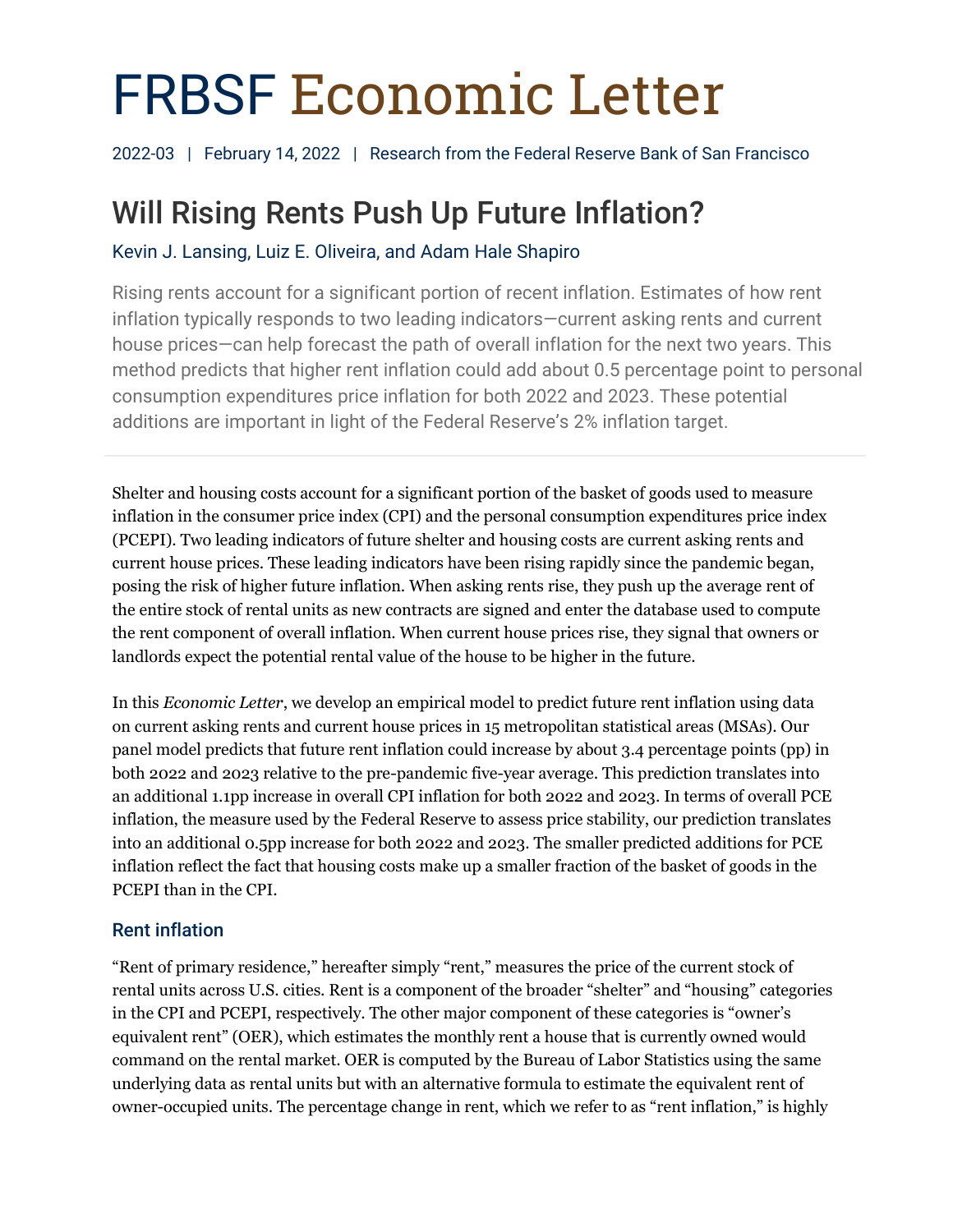correlated with the percentage change in OER; the correlation coefficient between 12-month rent inflation and 12-month OER inflation is 0.83. While the CPI and the PCEPI use the same underlying data on rental units, the combination of rent and OER comprises 32% of the basket of goods in the CPI but only 15% of the PCEPI consumption basket.

Figure 1 plots the 12-month rent inflation component of the CPI (blue line) from December 1988 to December 2021. Rent inflation declined substantially during 2020 as the economy was hit by a severe recession induced by the COVID-19 pandemic. More generally, rent inflation is highly procyclical, showing a strong positive correlation with the inverse of the unemployment rate (red line). The intuition for this procyclical relationship is that landlords





can ask for higher rents during an economic expansion, when prospective tenants are more likely to be employed and earning higher incomes. Rent inflation bottomed out in early 2021 at 1.8% and has since rebounded to 3.3% in December 2021, just below the pre-pandemic five-year average of 3.7% from 2015 to 2019.

### Leading indicators of rent inflation

The asking rents of new units currently listed on the market can provide useful information about future rental rates. Persistent increases in asking rents will eventually push up the average rent of the entire stock of units on the market, which in turn feeds into the rent component of the CPI or the PCEPI. Movements in asking rents can therefore help forecast future rent inflation and future overall inflation.

The Zillow Observed Price Rent Index tracks the asking rents of new rental units currently listed on the market, based on Zillow's database of rental properties. This index can be used to calculate an inflation rate for asking rents. Figure 2 plots the 12-month rent inflation component of the CPI in each of 15 MSAs along the vertical axis and the 1-year lagged Zillow asking rent inflation for the same MSA along the horizontal axis, using data from January 2014 to December 2021. The figure shows that current rent inflation is positively correlated with lagged asking rent inflation, indicating that MSAs with higher observed asking rent inflation in one year are more likely to have higher rent inflation over the following year.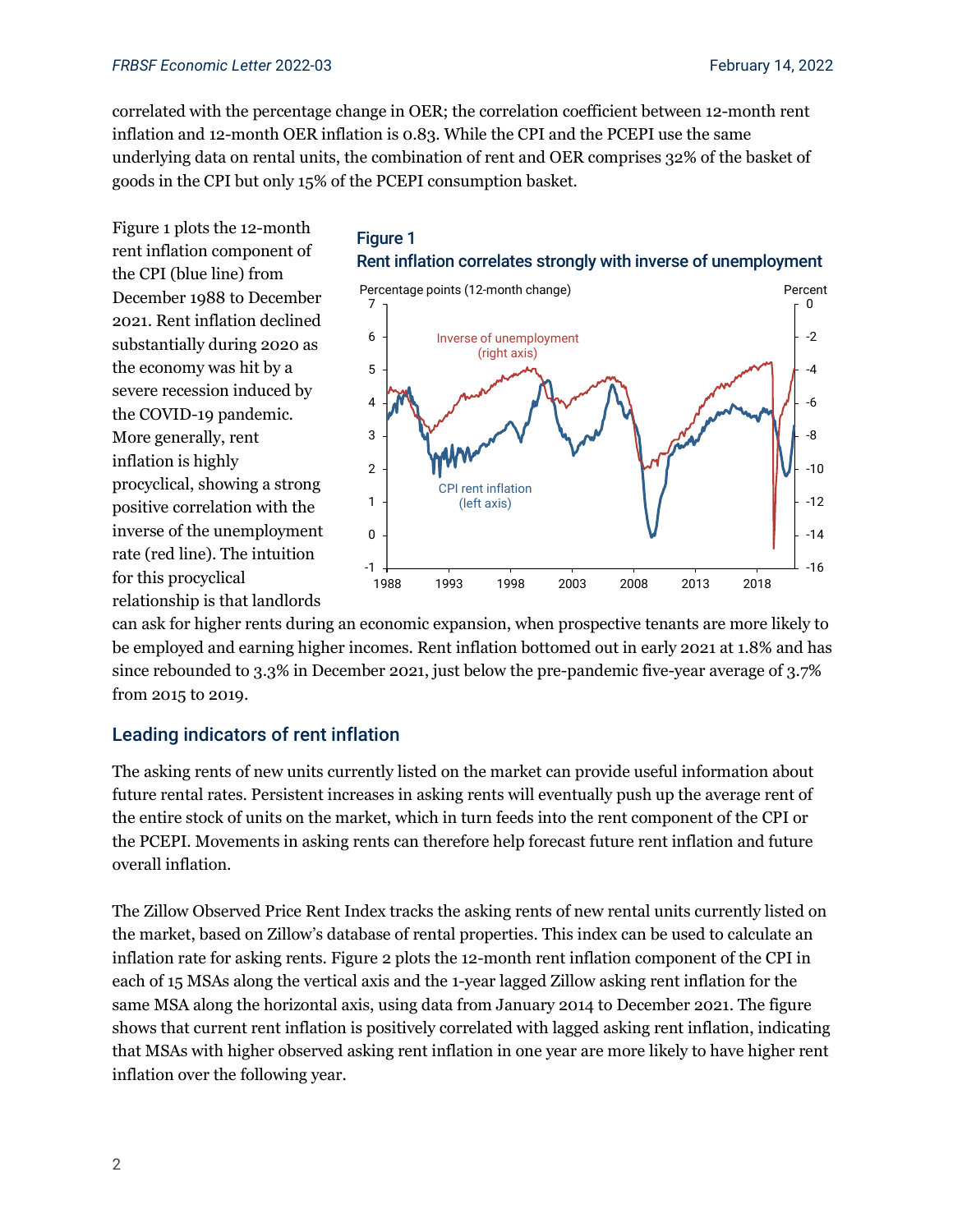Research shows that movements in current house prices can also help forecast future rent inflation and future overall inflation (Brescia 2021, Zhou and Dolmas 2021). According to economic theory, the current price of a house should be linked to the present discounted value of the future service flows or rent payments that an owner or landlord could expect from the house. The Zillow Home Value Index tracks the typical house price in a given MSA, based on recent





sales of comparable properties. Similar to Figure 2, current CPI rent inflation is positively correlated with 1-year lagged Zillow house price inflation, indicating that MSAs with higher Zillow house price inflation in one year are more likely to have higher rent inflation over the following year. However, this relationship is a bit weaker than the relationship with Zillow asking rent inflation shown in Figure 2.

Figure 3 plots the cumulative growth in the Zillow rent and house price indexes together with the CPI rent index since February 2020, the month before the onset of the COVID-19 pandemic in the United States. Zillow's rent index is up 15.9% over the past 23 months while Zillow's house price index is up 28.4%. In contrast, the CPI rent index is up only 5.0% over the same period. Given that current asking rents and current house prices are leading indicators of future rents, the





pattern in Figure 3 suggests some risk that the CPI rent index could rise faster, which in turn would push up future overall inflation.

#### Predicting future inflation using asking rents and house prices

We use monthly data on asking rents and house prices from 15 MSAs to predict the path of future CPI rent inflation in the same MSAs over the subsequent 24 months. The data cover the period from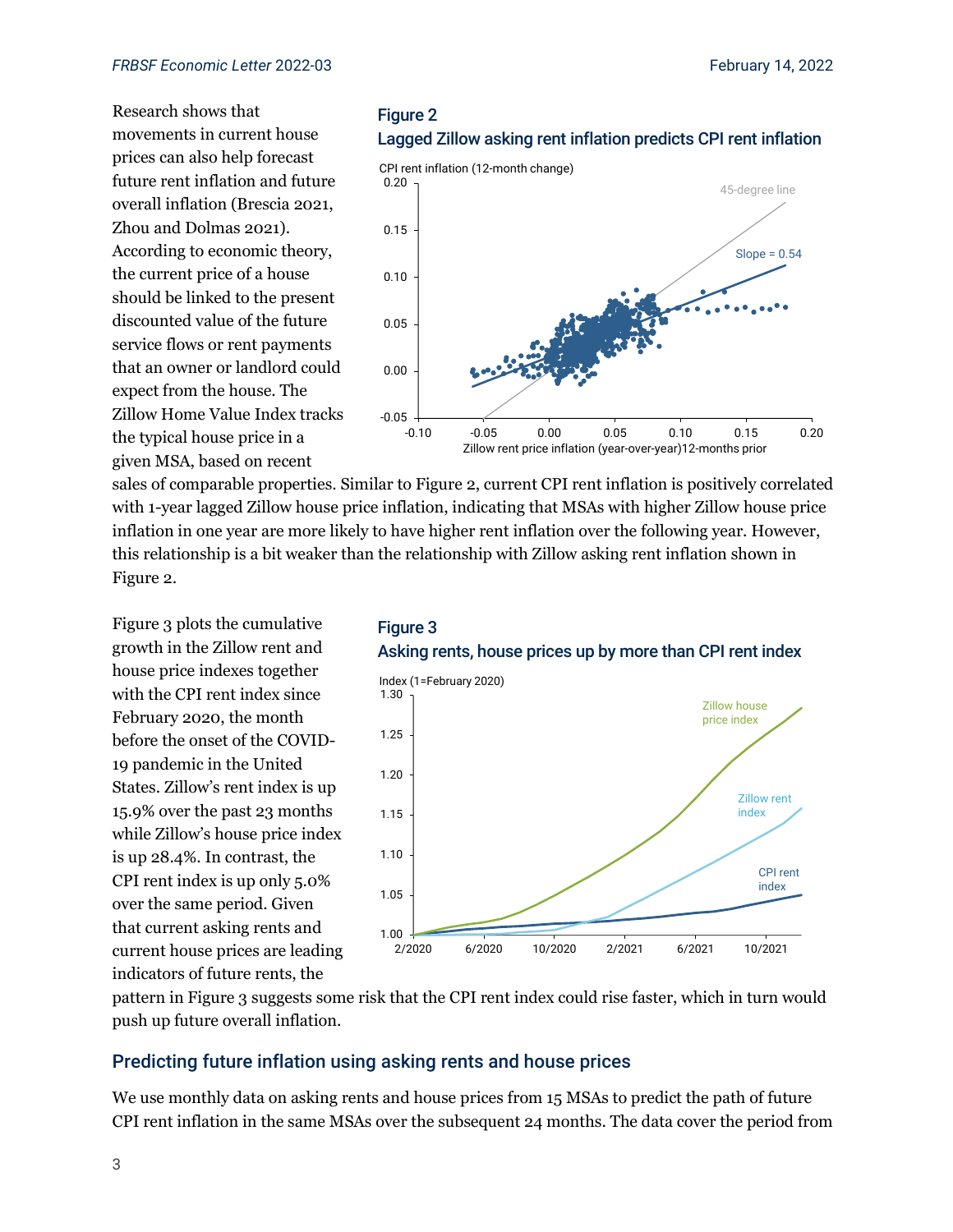January 2014 to December 2021. The prediction model considers how an individual MSA's change in CPI rent inflation over various future horizons relates to the most recent 12-month percentage changes in Zillow asking rents and Zillow house prices for the same MSA. To isolate the predictive impact of asking rents and house prices, we account for numerous time-varying MSA-specific factors such as rent inflation trends, vacancy rates, and unemployment rates. We include time fixed effects, which account for factors that are common across all MSAs, such as the 30-year mortgage interest rate and the overall CPI inflation rate. We also include MSA fixed effects which account for factors that are common within an MSA but remain fairly constant over time, such as differences in housing variety or population density.

Our model confirms that an increase in current asking rents or current house prices can push up the CPI rent index for a typical MSA for as long as 24 months into the future. Given the currently elevated levels of Zillow asking rent inflation and Zillow house price inflation averaged across all MSAs, the model predicts that CPI rent inflation will increase by about 3.4pp for both 2022 and 2023, relative to its historical average rate of 3.7%. The model predicts a similar path for future OER inflation, but this prediction is less precise.

We can translate the model's predicted path for future rent inflation into a predicted impact on future overall inflation by using the weights that the CPI or PCEPI assign to rent and OER. In so doing, we assume that the predicted paths for future rent inflation and future OER inflation are identical. Applied to CPI inflation, our results imply an additional increase of 1.1pp for both 2022 and 2023. Applied to PCE inflation, which is the measure used by the Federal Reserve to gauge its 2% inflation target, our results imply an additional increase of 0.5pp for both 2022 and 2023. Before the pandemic, PCE inflation historically averaged about 0.5pp below CPI inflation when measured on a 12-month basis.

Figure 4 reports the separate predicted contributions to future PCE inflation coming from either rising asking rents or rising house prices for both 2022 and 2023. By construction, the two implied contributions are independent of one another, meaning that they represent two distinct causal effects. The impact of changes in asking rents on future PCE inflation is stronger in 2023 than in 2022, reflecting the long time that it takes for movements in asking rents to



2022 2023

flow through to movements in the average rent of the entire stock of rental units in U.S. cities. In contrast, changes in house prices affect future PCE inflation over a shorter time horizon, with nearly